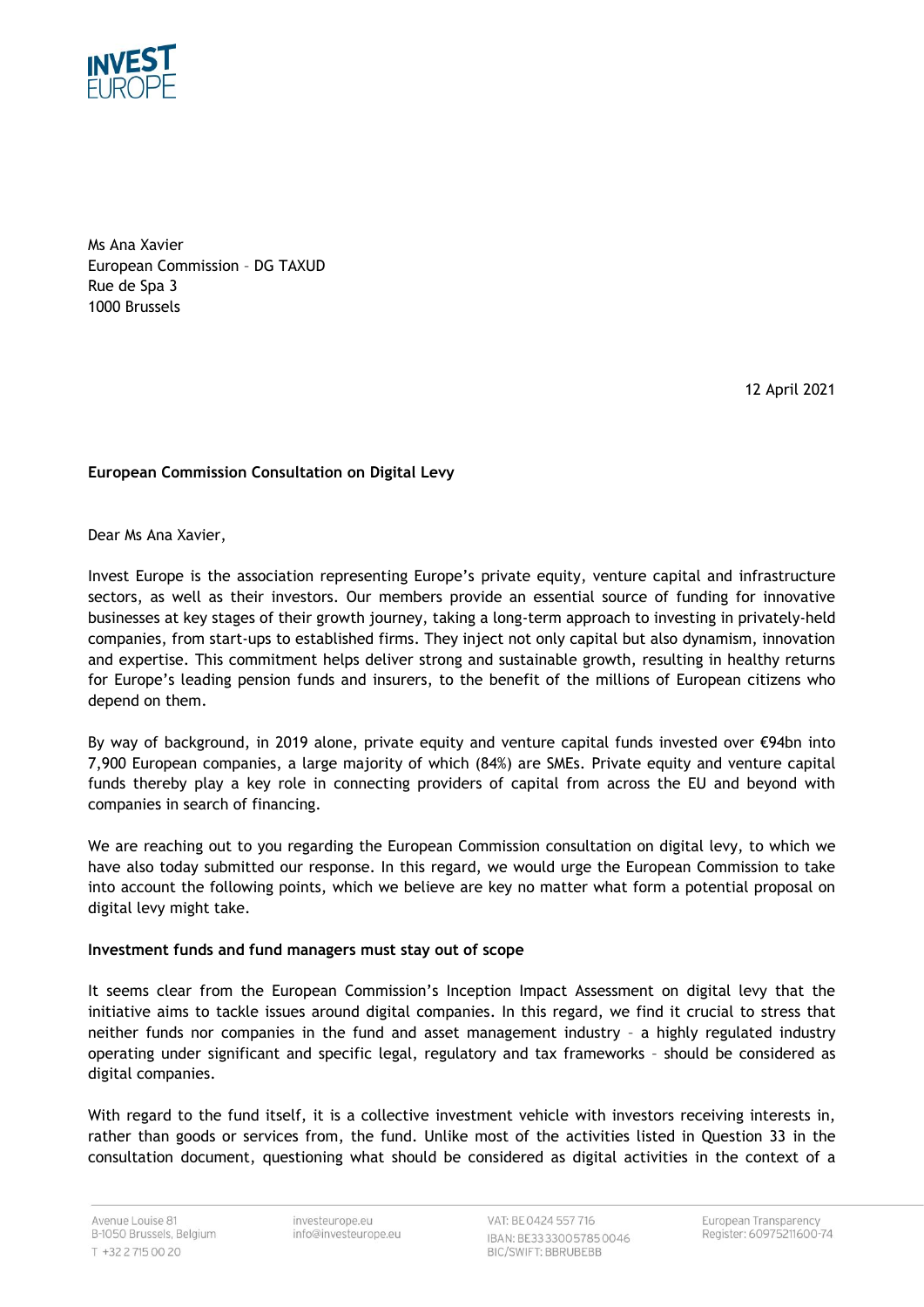

legislative measure, the fund has no consumers. By their nature, the investors in funds are not consumers. The role of these investors is more akin to a passive shareholder in a company rather than a consumer of services. Furthermore, an exclusion from the scope is also necessary in order to preserve the tax neutrality for investment funds.

With regard to the managers, the fund and asset management industry is not highly digitised and is not based on the use of digital technology or intellectual property held outside home jurisdictions to enable remote selling. The industry is not heavily reliant on intangible assets or data, and user participation is not fundamental to the business models. Fund and asset managers are very much linked to their home jurisdiction, and the value provided by fund and asset management services reflects time spent by investment professionals in their home jurisdiction. Furthermore, fund and asset management services are provided to the funds or their general or managing partners, which are business entities, and therefore the customers of such services are not consumers.

Finally, an exclusion of funds and managers from the scope would also be consistent with the direction of the ongoing work at OECD level; the importance of such consistency is further elaborated on in the below.

Therefore, the activities of funds and fund and asset managers should not be considered as digital activities and should thus not be included in the scope of a digital levy, irrespective of what form it might have.

## **Consistency with work at OECD level must be ensured**

When taxing businesses which are part of global value chains, the global aspects must be taken into account. Diverging regimes at EU and international level can be a huge challenge for businesses, and as investors in the EU economy and EU businesses, we take this concern very seriously. Innovative and digital companies play a crucial role in making the digital transition successful, and this should be supported by ensuring a sound, coherent and predictable tax environment.

Therefore, it is crucial that a potential digital levy proposal is consistent with and builds on the OECD work on Pillar 1 and Pillar 2. Having two different regimes – one at EU level and one at international level – would increase the complexity and compliance burden and the risk of double taxation. This could also lead to a situation where investments in the EU are more expensive and less attractive than in other territories, which would be to the detriment of the EU economy and the EU companies depending on those investments, in particular in the times during and in the aftermath of the COVID-19 crisis, where investments are all the more needed.

Furthermore, we find it crucial to highlight that all the thinking that has been done at OECD level around the scope must be carried over to a proposal at EU level, in particular with regard to the proposed carve outs for investment funds and managers. Significant progress has already been made in this regard, and such carve outs will be key to ensure that the industry is not inappropriately brought within scope of the regime.

As also recognised by the European Commission, it is important not to undermine the ongoing discussions at the OECD. Therefore, we urge the European Commission to ensure that any proposal on digital levy will be compatible with the work in OECD. Furthermore, in order to fully ensure consistency, we also urge the European Commission not to push forward an EU only proposal as long as work is still ongoing in the OECD on Pillar 1 and Pillar 2.